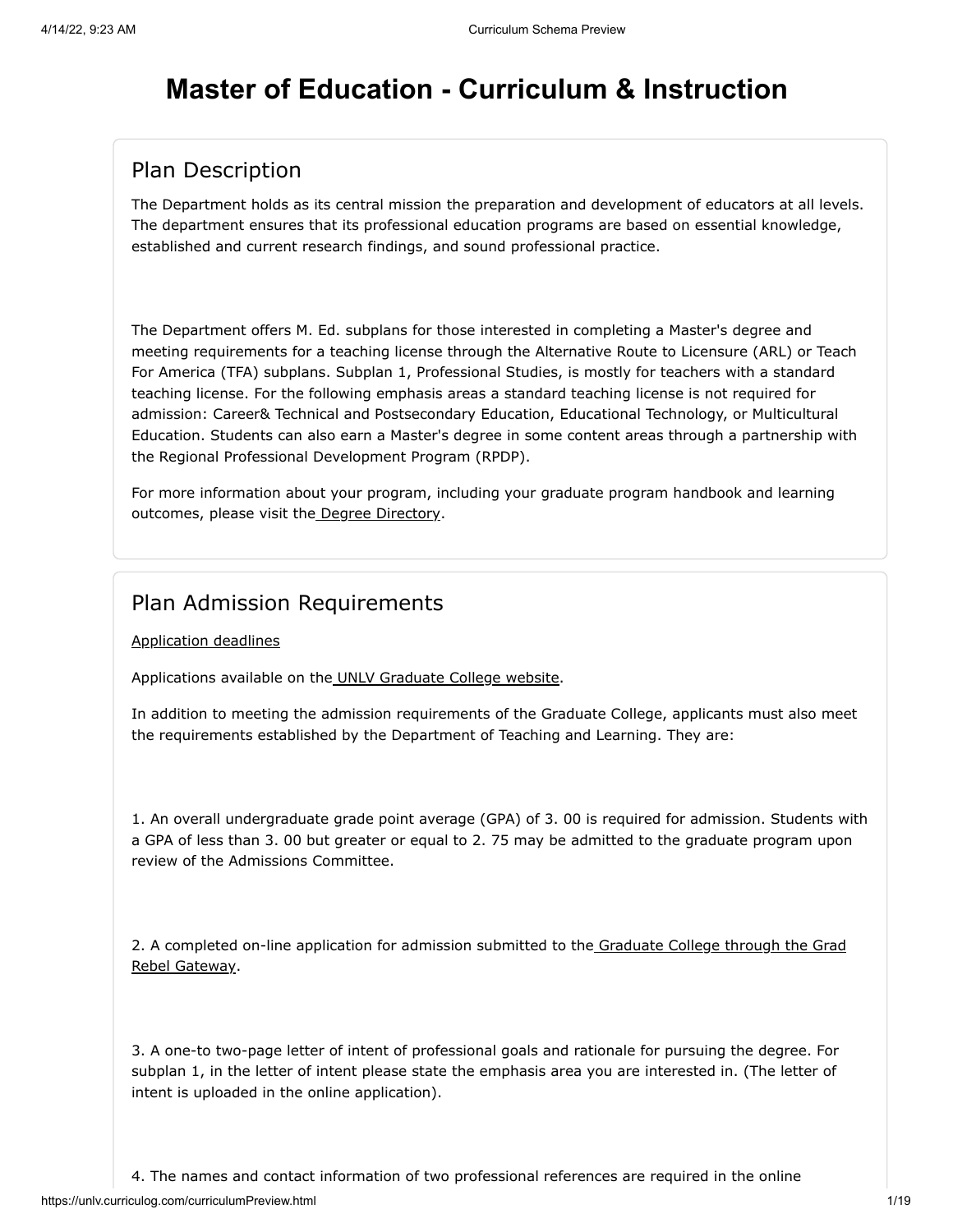application. The professional references will be contacted to submit a letter of recommendation.

5. Unofficial or official transcripts from all previously attended colleges and universities will need to be submitted in the online application. Official transcripts are required once given an offer of admission into the program.

6. For the Alternative Route to Licensure (ARL) subplans, applicants have additional requirements including passing Praxis test scores. (See<https://www.unlv.edu/education/arl-programs>for details).

Teach For America subplans also require passing Praxis test scores and

prospective TFA students will be provided information on this from the

Teach For America organization.

Applications are processed when all credentials required by both the Graduate College and the Teaching and Learning department have been received. Once received, materials are forwarded to the Graduate Coordinator and the Teaching and Learning Master's Admission Committee to evaluate the applicant's credentials and recommend acceptance or denial into the program.

The Graduate College will send official notification regarding the status of applications through the Grad Rebel Gateway. In addition, an email will be sent from the department of Teaching and Learning identifying an academic advisor. Students are responsible for contacting their advisors upon admission [to the program. All domestic and international applicants must review and follow the Graduate College](https://www.unlv.edu/graduatecollege/futurestudents) Admission and Registration Requirements.

Students are accepted into a degree program as described in the Graduate Catalog. The faculty and corresponding sub-disciplines and sub-plans within the described programs are subject to change at any time.

#### Plan Requirements

*See Subplan Requirements below.*

[Subplan 1: Professional Studies](#page-2-0)

[Subplan 2: Elementary Education Alternative Route to Licensure \(ARL\)](#page-4-0)

[Subplan 3: Elementary Education Teach for America \(TFA\)](#page-5-0)

[Subplan 4: Secondary English Education ARL](#page-7-0)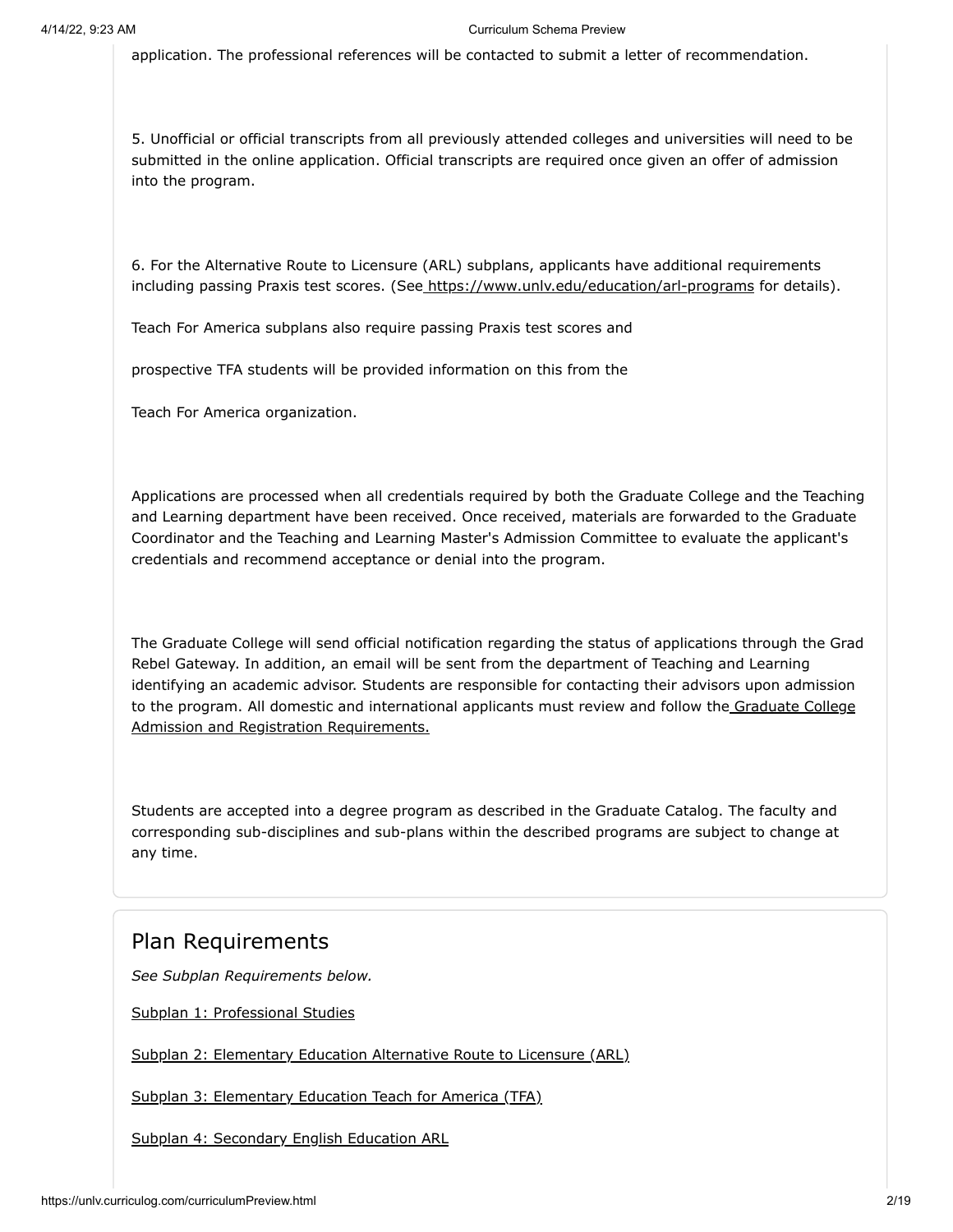[Subplan 5: Secondary Math Education ARL](#page-8-0)

[Subplan 6: Secondary Science Education ARL](#page-10-0)

[Subplan 7: Secondary Social Studies Education ARL](#page-11-0)

[Subplan 8: Secondary English Language Arts Education TFA](#page-13-0)

[Subplan 9: Secondary Mathematics Education TFA](#page-14-0)

[Subplan 10: Secondary Science Education TFA](#page-15-0)

[Subplan 11: Secondary Social Studies Education TFA](#page-16-0)

#### Subplan 1 Requirements: Professional Studies

<span id="page-2-0"></span>Total Credits Required: 37

### Course Requirements

### Research Course – Credits: 3

Complete one of the following courses:

CIG 690 Teachers as Action Researchers 3 EPY 702 Research Methods 3

### Foundations Course – Credits: 3

Complete one of the following courses:

| CIG 603 Urban Education                       | 3  |
|-----------------------------------------------|----|
| <b>CME 705 Multicultural Education</b>        | 3  |
| EPY 707 Adolescent Development                | 3  |
| EPY 711 Human Growth and Development          | 3  |
| EPY 712 Foundations of Learning and Cognition | 3. |
|                                               |    |

### Curriculum and Instruction Course – Credits: 3

Complete one of the following courses

| CIE 681 Elementary School Instruction   | 3 |
|-----------------------------------------|---|
| CIE 683 Elementary Classroom Management | 3 |
| CIE 685 Elementary Education Curriculum | 3 |
| CIG 602 Differentiated Curriculum and   | 3 |
| Instruction                             |   |
| CIG 768 Advanced Curriculum Studies     | 3 |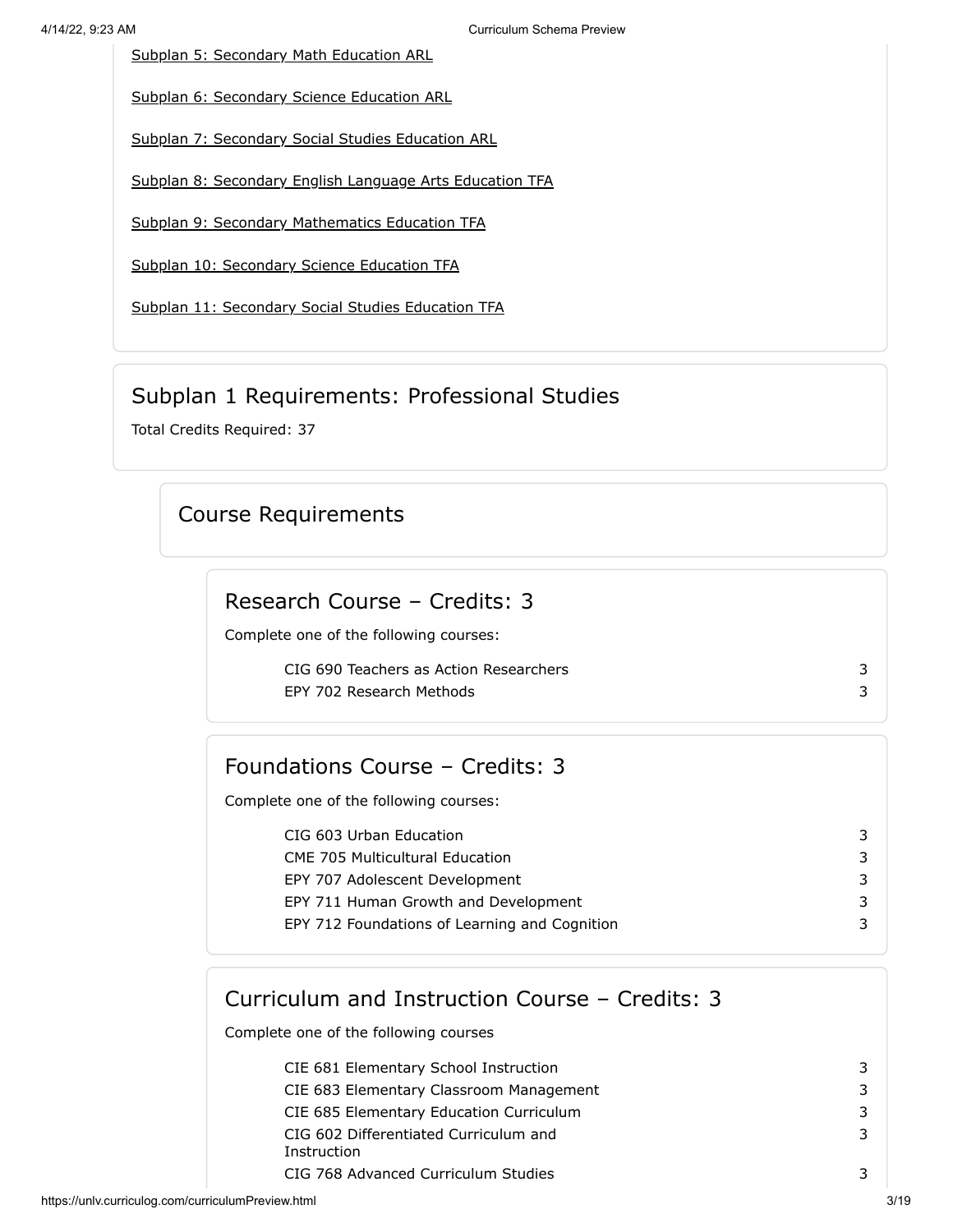CIS 682 Secondary School Instruction 3 CIS 684 Secondary Education Curriculum 3

### Core Emphasis Area Courses – Credits: 27

600 or 700 level advisor approved courses from within or outside the department and/or via RPDP [\(Regional Professional Development Program](https://www.unlv.edu/graduatecollege/rpdp)) approved UNLV classes. RPDP courses must be approved by the faculty advisor and graduate coordinator. Not all RPDP courses count.

Emphasis areas:

-English Language Arts

-Literacy Education

-Literacy Specialist

-Mathematics Education

-K-8 Integrated STEM Education

-Science Education

-Social Studies Education

-Secondary Education

-Elementary Education

-Leadership for Teachers and Professionals

-Children's and Young Adult Literature

-Career and Technical Postsecondary Education-

-Multicultural Education

-Educational Technology

### Culminating Experience – Credits: 1

CIG 697 Curriculum and Instruction Culminating Experience

 $1 - 3$ 

### Degree Requirements

*See Plan Degree Requirements below.*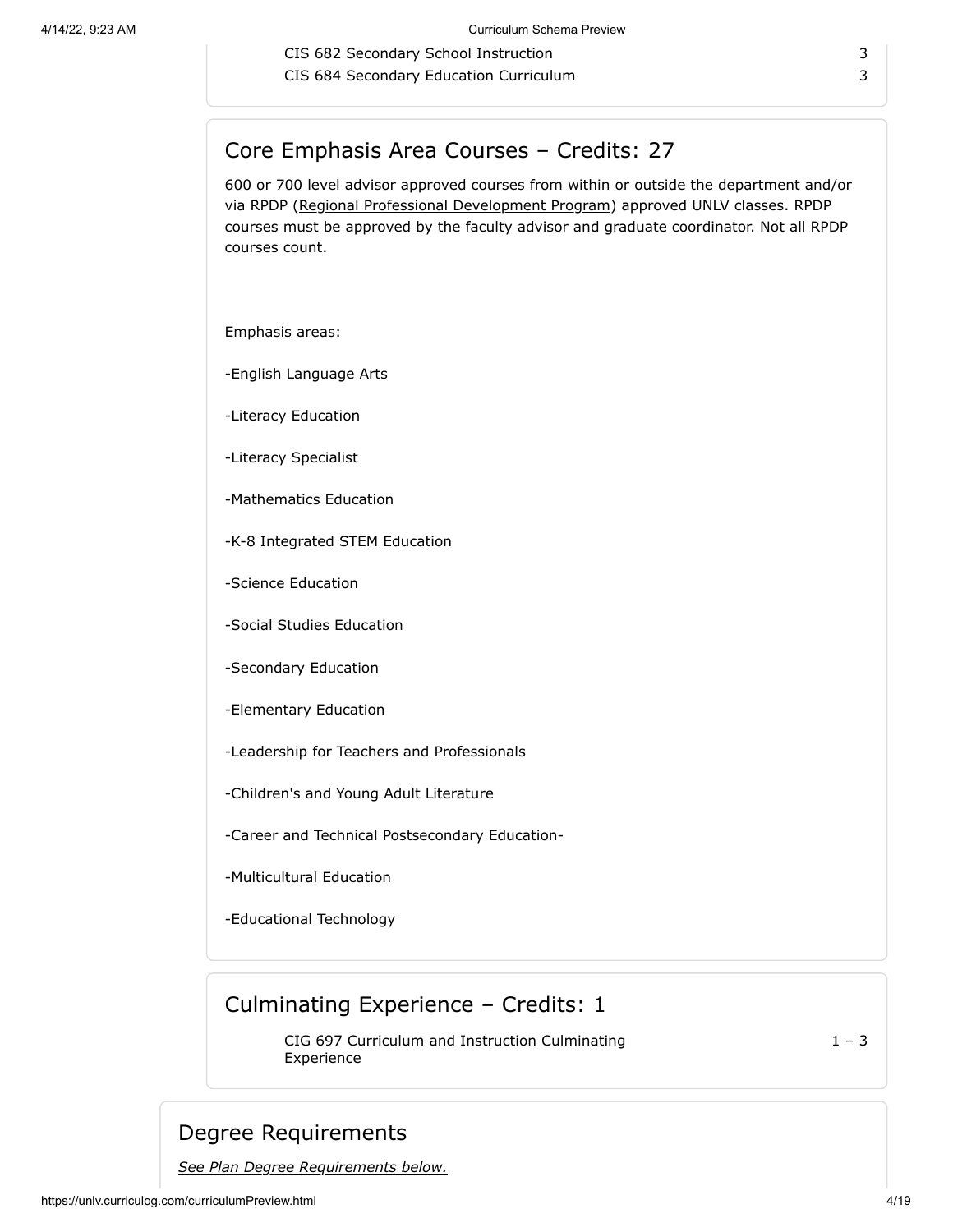#### Graduation Requirements

The student must submit all required forms to the Graduate College and then apply for graduation up to two semesters prior to completing their degree requirements.

### Subplan 2 Requirements: Elementary Education Alternative Route to Licensure (ARL)

<span id="page-4-0"></span>Total Credits Required: 37

#### Course Requirements

#### Foundations Course – Credits: 3

CME 705 Multicultural Education 3

# Curriculum and Instruction Course – Credits: 3

CIE 685 Elementary Education Curriculum 3

#### Pedagogy Courses – Credits: 15

# **Complete the following or other advisor-approved courses:**

CIE 508 Classroom Management Elementary Education 3 CIE 601 Elementary Teacher Development Seminar 3 **[After] CIE-XXX 509-Child Development and Learning 3 CIT 601 Technology Applications Elementary Curriculum 3 TESL 752 Methods and Curriculum for Teaching ELs 3** ESP 701 Introduction to Special Education and Legal Issues 3 **[Before] ESP - XXX - Multitiered Systems of Support 3 [After]**

#### **Research Elective** Course – Credits: 3

Complete one of the following courses: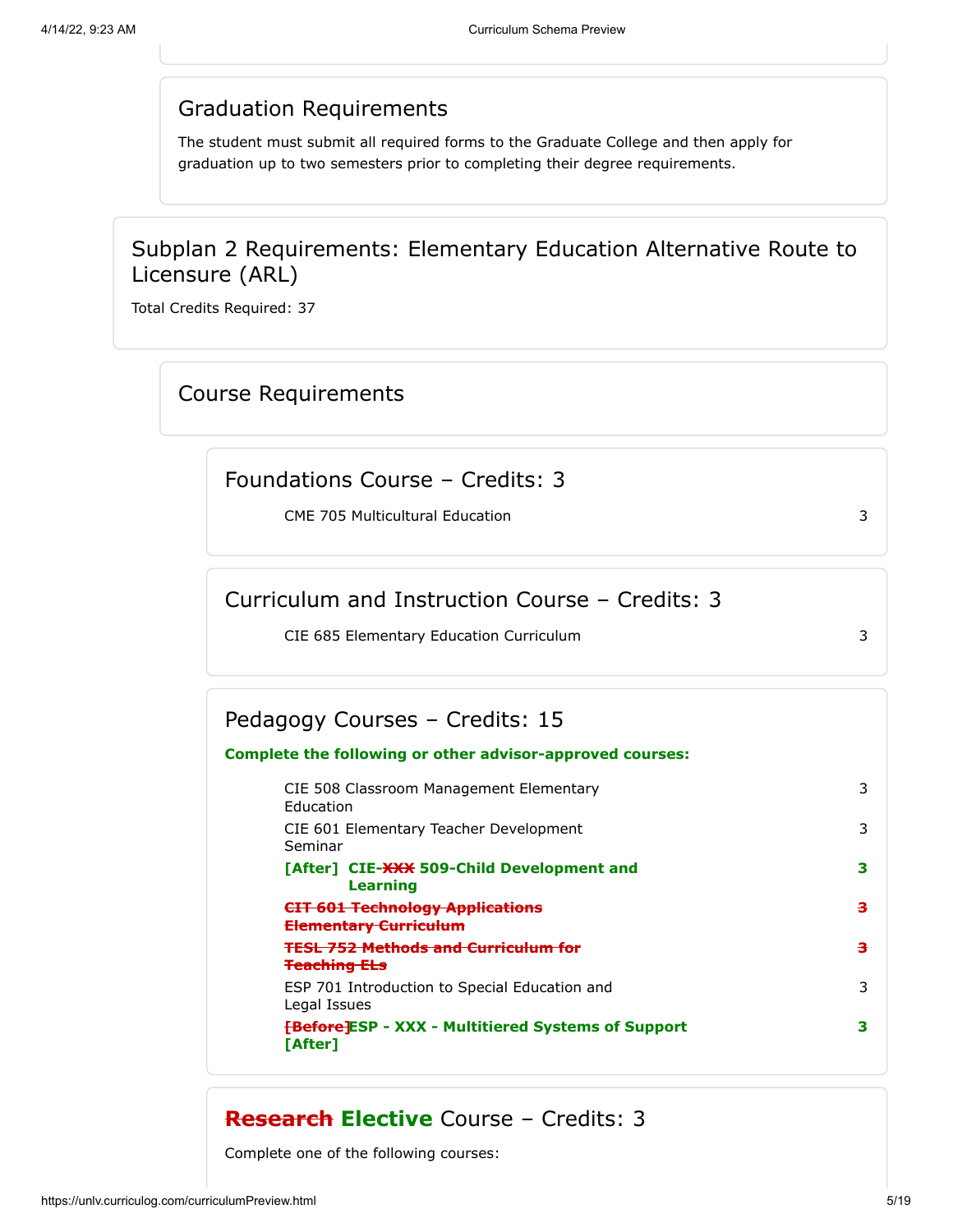| EPY 702 Research Methods                                               |   |
|------------------------------------------------------------------------|---|
| <b>CIG 690 Teachers as Action Researchers</b>                          | з |
| <b>CIT 601 Technology Applications</b><br><b>Elementary Curriculum</b> | з |
| <b>TESL 752 Methods and Curriculum for</b><br><b>Teaching ELs</b>      | з |

### Elementary Methods Courses – Credits: 12

Complete four of the following courses:

| CIE 533 Teaching Elementary School<br>Mathematics              | 3 |
|----------------------------------------------------------------|---|
| CIE 543 Teaching Elementary School Science                     | 3 |
| CIE 553 Teaching Elementary School Social<br>Studies           | 3 |
| CIL 501 Children's Literature Elementary School<br>Curriculum  | 3 |
| CIL 542 Literacy Instruction I                                 | 3 |
| CIL 543 Literacy Instruction II: Clinic-based                  | 3 |
| ESP 730 Parent Involvement in Special and<br>General Education | 3 |

### Culminating Experience – Credits: 1

CIG 697 Curriculum and Instruction Culminating Experience  $1 - 3$ 

[After] Subplan Note: These courses are only for the M.Ed. portion of the Alternative Route to Licensure program. Additional requirements exist that do not count towards the master's degree that are required for licensure.

> (See the following for more detail [https://www.unlv.edu/education/arl-programs\)](https://www.unlv.edu/education/arl-programs)

### Degree Requirements

*[See Plan Degree Requirements below.](http://plandegreerequirements/)*

### Graduation Requirements

*[See Plan Graduation Requirements below.](http://plangraduationrequirements/)*

## Subplan 3 Requirements: Elementary Education TFA

<span id="page-5-0"></span>Total Credits Required: 37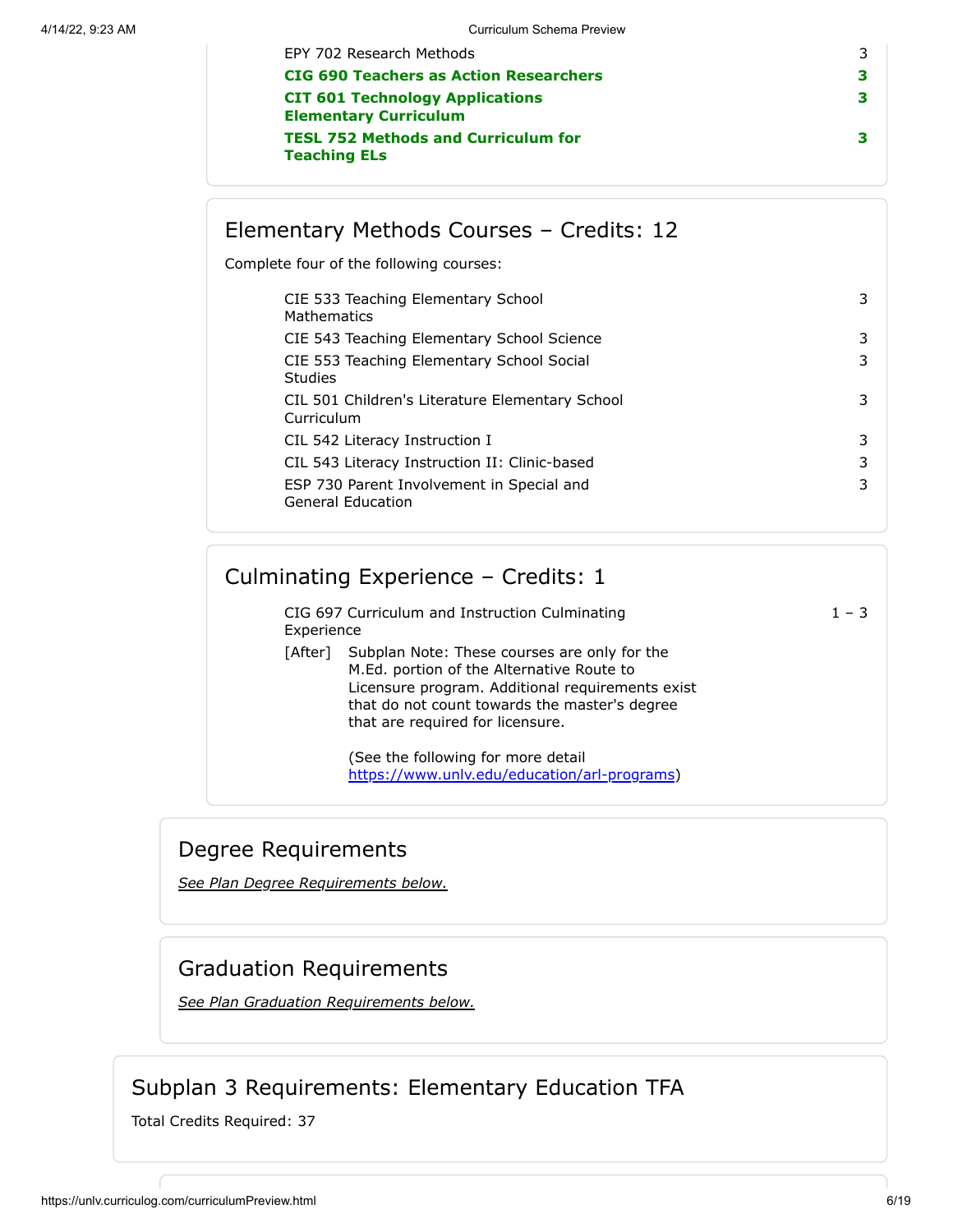### Course Requirements

### Required Courses – Credits: **33 36**

Complete these courses:

| <b>CIE 508 Classroom Management Elementary</b><br><b>Education</b>    | з |
|-----------------------------------------------------------------------|---|
| <b>CME 705 Multicultural Education</b>                                | 3 |
| CIE 685 Elementary Education Curriculum                               | 3 |
| <b>TESL 752 Methods and Curriculum for</b><br><b>Teaching ELs</b>     | з |
| ESP 701 Introduction to Special Education and<br>Legal Issues         | 3 |
| CIE 533 Teaching Elementary School<br>Mathematics                     | 3 |
| CIE 543 Teaching Elementary School Science                            | 3 |
| CIE 553 Teaching Elementary School Social<br>Studies                  | 3 |
| CIL 542 Literacy Instruction I                                        | 3 |
| ESP 730 Parent Involvement in Special and<br><b>General Education</b> | 3 |
| CIL 621 Assessment in Literacy                                        | 3 |
| CIL 680 Contemporary Literature Children and<br>Young Adults          | 3 |
| [After] ESP - XXX - Multitiered Systems of Support                    | 3 |

### **Research (Optional) Licensure Directed** Course – Credits: 3

**Complete one of Students interested in licensure can optionally take** the following **courses or another advisor-approved course**:

**-CIE-XXX-509 Child Development and Learning/ Units: 3**

| CIC 600 Tenghave no Action Desearchave<br><u>GREV VIDEOGRICH BEGREARING IN BRANCH CHAIR IN 1999.</u> |  |
|------------------------------------------------------------------------------------------------------|--|
| EDV 703 Becapuak Mathede<br><b>THE PASSE IN THE REAL PROPERTY OF A STATE</b>                         |  |

### Culminating Experience – Credits: 1

|         | CIG 697 Curriculum and Instruction Culminating<br>Experience                                                                                                                                      | $1 - 3$ |
|---------|---------------------------------------------------------------------------------------------------------------------------------------------------------------------------------------------------|---------|
| [After] |                                                                                                                                                                                                   |         |
|         | Subplan Note: These courses are only for the<br>M.Ed. portion of this program. Additional<br>requirements exist that do not count towards the<br>master's degree that are required for licensure. |         |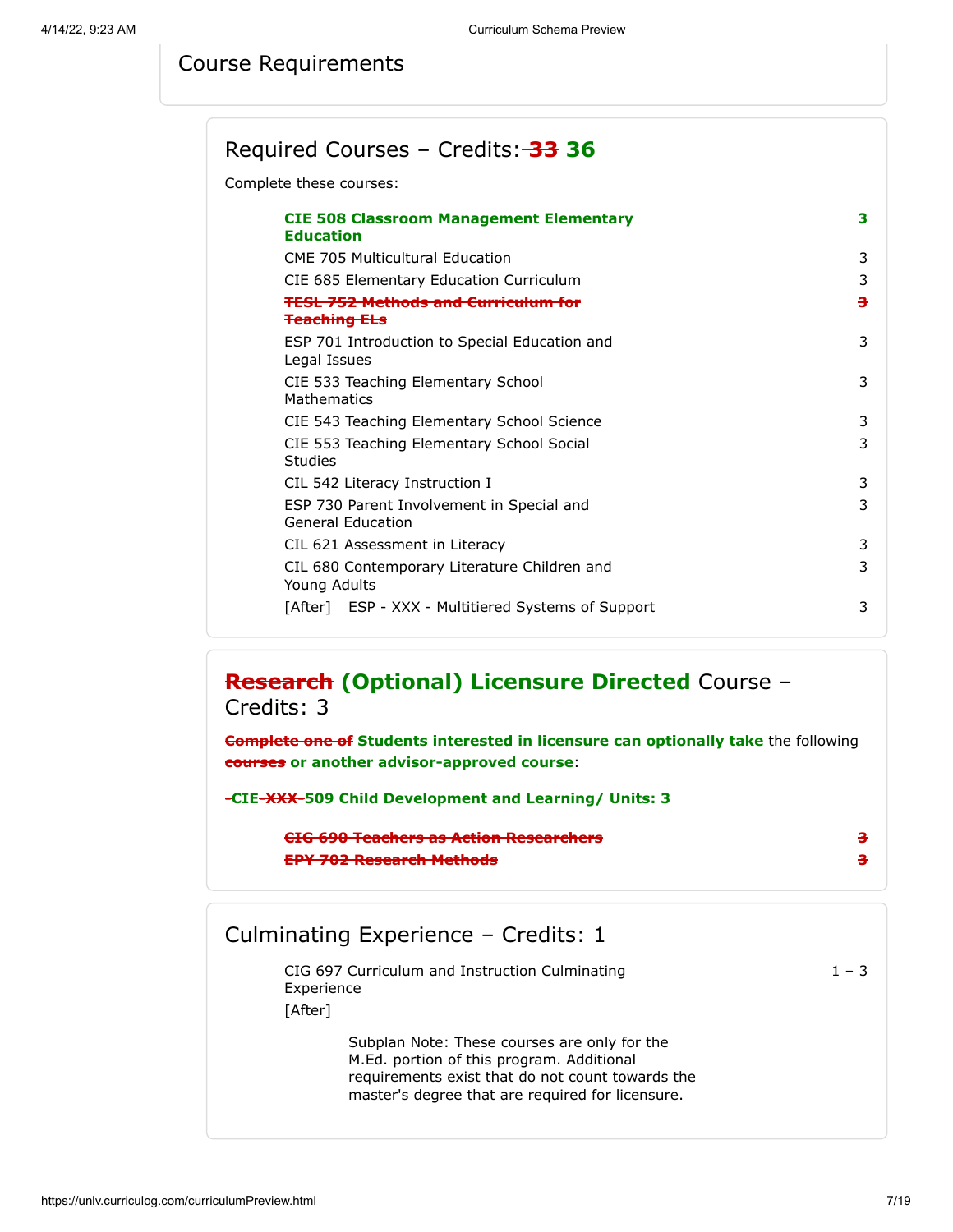*See Plan Degree Requirements below.*

#### Graduation Requirements

*[See Plan Graduation Requirements below.](#page-18-0)*

### Subplan 4 Requirements: Secondary English Education ARL

<span id="page-7-0"></span>Total Credits Required: 37

### Course Requirements

Research Course – Credits: 3

Complete one of the following courses:

**CIG 690 Teachers as Action Researchers 3 EPY 702 Research Methods 3**

Foundations Course – Credits: 3

CME 705 Multicultural Education 3

| Curriculum and Instruction Course – Credits: 3 |  |
|------------------------------------------------|--|
| CIS 684 Secondary Education Curriculum         |  |

#### CIS 602 Secondary School Practicum 3 CIS 603 Secondary Process and Instruction 3 CIS 604 Secondary Classroom Management 3 ESP 701 Introduction to Special Education and Legal Issues 3 ESP 730 Parent Involvement in Special and General Education 3 **TESL 752 Methods and Curriculum for Teaching ELs 3** Pedagogy Courses – Credits: 18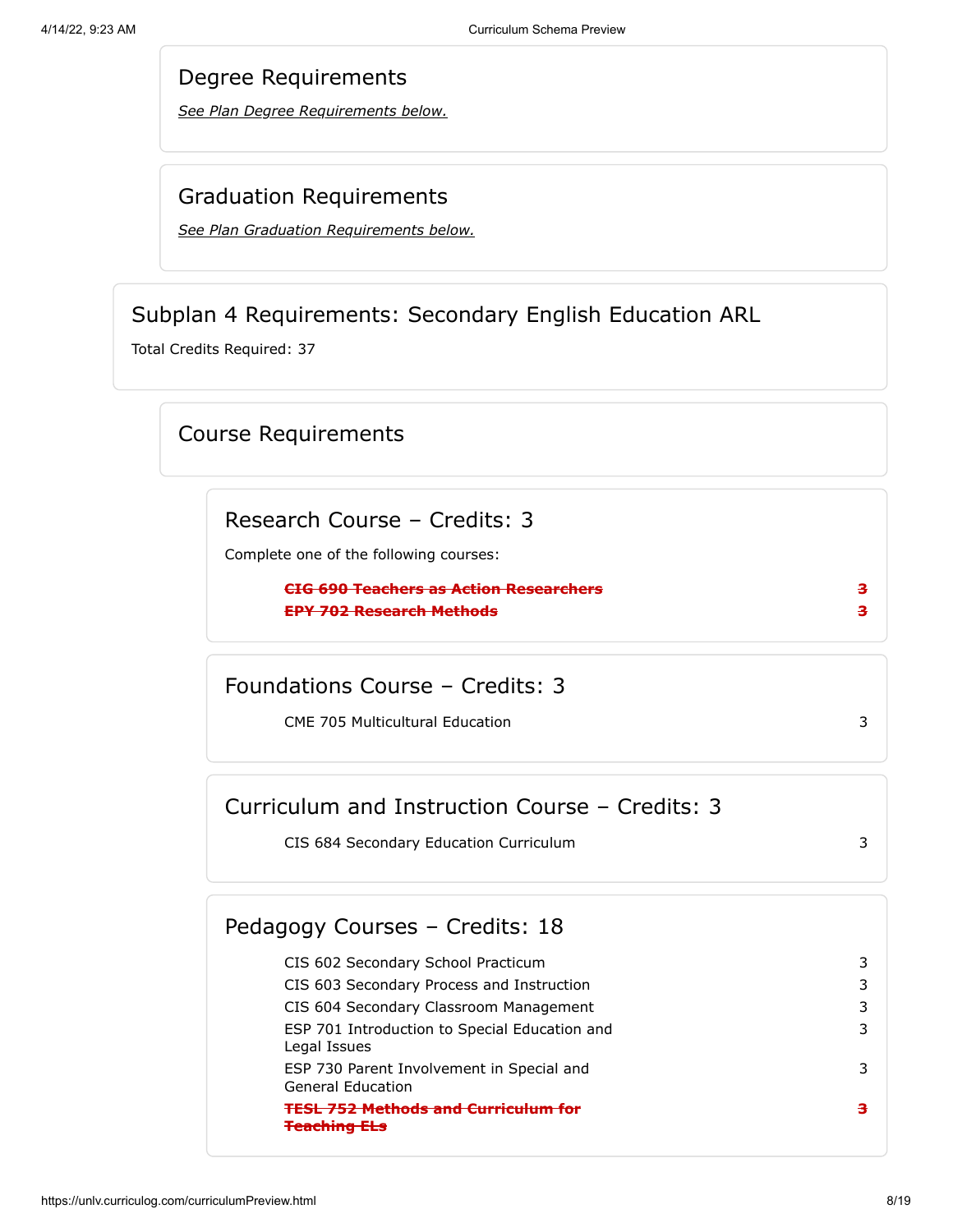|            | Methods and Assessment - Credits: 6                                                                                                                                                                                                        |         |
|------------|--------------------------------------------------------------------------------------------------------------------------------------------------------------------------------------------------------------------------------------------|---------|
|            | CIS 533 Teaching Secondary English<br>CIL 621 Assessment in Literacy                                                                                                                                                                       | 3<br>3  |
|            | Technology Course - Credits: 3                                                                                                                                                                                                             |         |
| Curriculum | CIT 602 Technology Applications Secondary                                                                                                                                                                                                  | 3       |
|            |                                                                                                                                                                                                                                            |         |
|            | Culminating Experience - Credits: 1                                                                                                                                                                                                        |         |
| Experience | CIG 697 Curriculum and Instruction Culminating                                                                                                                                                                                             | $1 - 3$ |
|            | [After] Subplan Note: These courses are only for the<br>M.Ed. portion of the Alternative Route to<br>Licensure program. Additional requirements exist<br>that do not count towards the master's degree<br>that are required for licensure. |         |

*See Plan Degree Requirements below.*

### Graduation Requirements

*[See Plan Graduation Requirements below.](#page-18-0)*

# Subplan 5 Requirements: Secondary Math Education ARL

<span id="page-8-0"></span>Total Credits Required: 37

### Course Requirements

Research Course – Credits: 3

Complete one of the following courses:

**CIG 690 Teachers as Action Researchers 3 EPY 702 Research Methods 3**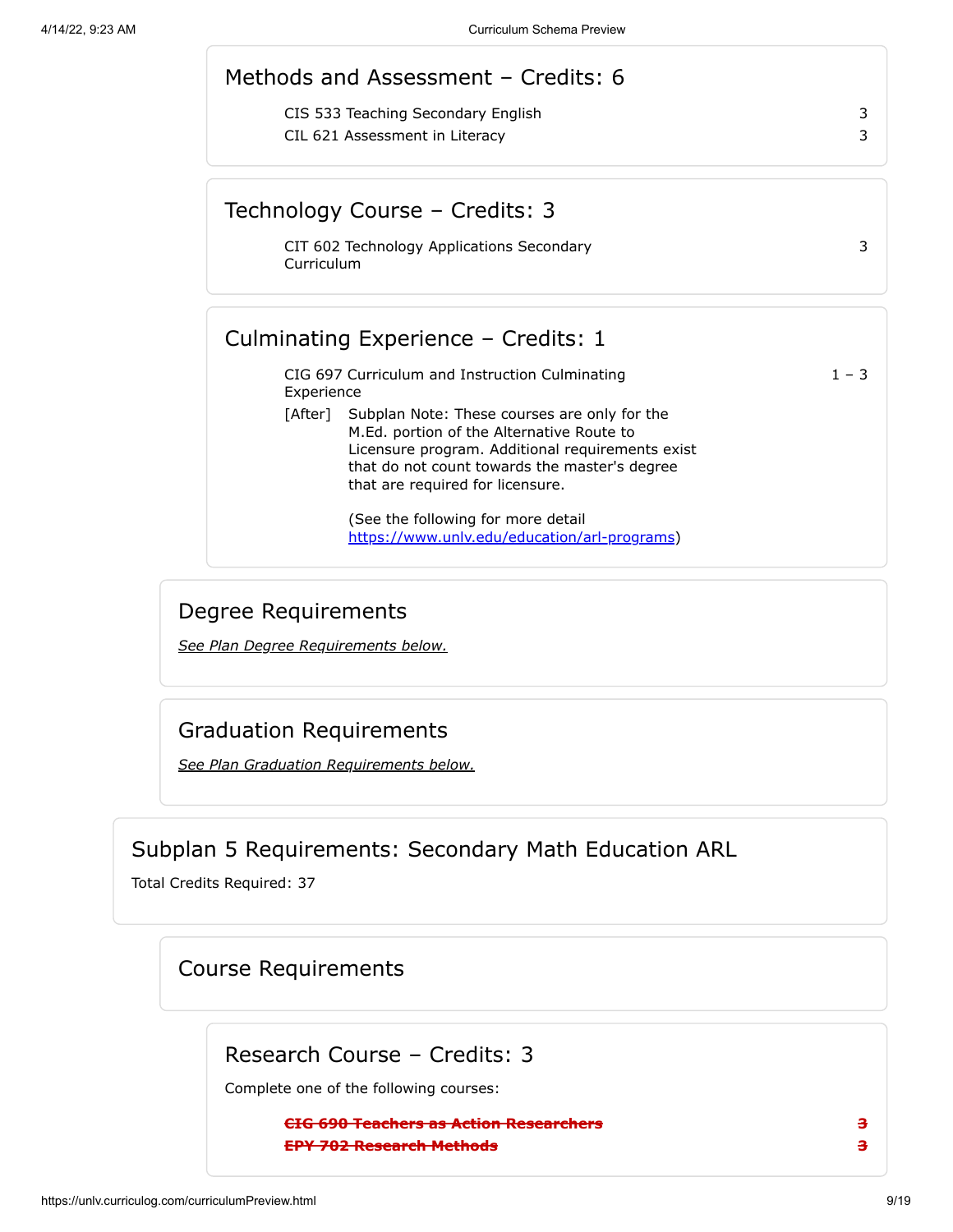#### Foundations Course – Credits: 3

CME 705 Multicultural Education 3

### Curriculum & Instruction Course - Credits: 3

CIS 684 Secondary Education Curriculum 3

#### Pedagogy Courses – Credits: 18

| CIS 602 Secondary School Practicum                                    |   |
|-----------------------------------------------------------------------|---|
| CIS 603 Secondary Process and Instruction                             | 3 |
| CIS 604 Secondary Classroom Management                                | 3 |
| ESP 701 Introduction to Special Education and<br>Legal Issues         | 3 |
| ESP 730 Parent Involvement in Special and<br><b>General Education</b> | 3 |
| <b>TFSL 752 Methods and Curriculum for</b>                            |   |

### Methods and Assessment – Credits: 6

Complete two of the following courses:

| CIS 553S Teaching Secondary Mathematics             |  |
|-----------------------------------------------------|--|
| CIG 621 Diagnostic Assessment School<br>Mathematics |  |

### Technology Course – Credits: 3

CIT 602 Technology Applications Secondary Curriculum

3

# CIG 697 Curriculum and Instruction Culminating Culminating Experience – Credits: 1

 $1 - 3$ 

| Experience |                                                                                                                                                                                                                                    |
|------------|------------------------------------------------------------------------------------------------------------------------------------------------------------------------------------------------------------------------------------|
| [After]    | Subplan Note: These courses are only for the<br>M.Ed. portion of the Alternative Route to<br>Licensure program. Additional requirements exist<br>that do not count towards the master's degree<br>that are required for licensure. |

(See the following for more detail [https://www.unlv.edu/education/arl](https://www.unlv.edu/education/arl-programs)programs)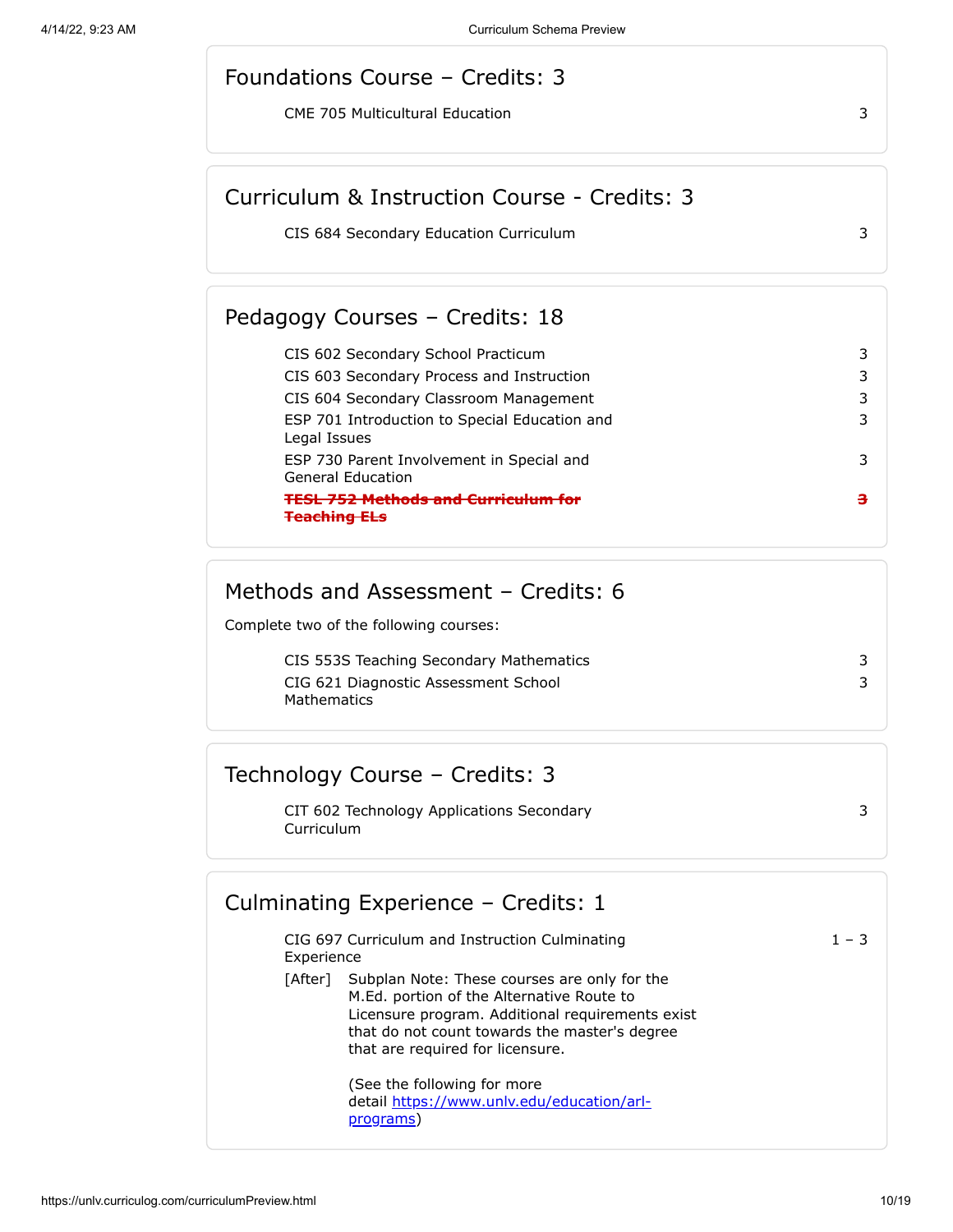*See Plan Degree Requirements below.*

#### Graduation Requirements

*[See Plan Graduation Requirements below.](#page-18-0)*

### Subplan 6 Requirements: Secondary Science Education ARL

<span id="page-10-0"></span>Total Credits Required: 37

### Course Requirements

Research Course – Credits: 3

Complete one of the following courses:

**CIG 690 Teachers as Action Researchers 3 EPY 702 Research Methods 3**

Foundations Course – Credits: 3

CME 705 Multicultural Education 3

| Curriculum and Instruction Course – Credits: 3 |  |
|------------------------------------------------|--|
| CIS 684 Secondary Education Curriculum         |  |

#### CIS 602 Secondary School Practicum 3 CIS 603 Secondary Process and Instruction 3 CIS 604 Secondary Classroom Management 3 ESP 701 Introduction to Special Education and Legal Issues 3 ESP 730 Parent Involvement in Special and General Education 3 **TESL 752 Methods and Curriculum for Teaching ELs 3** Pedagogy Courses – Credits: 18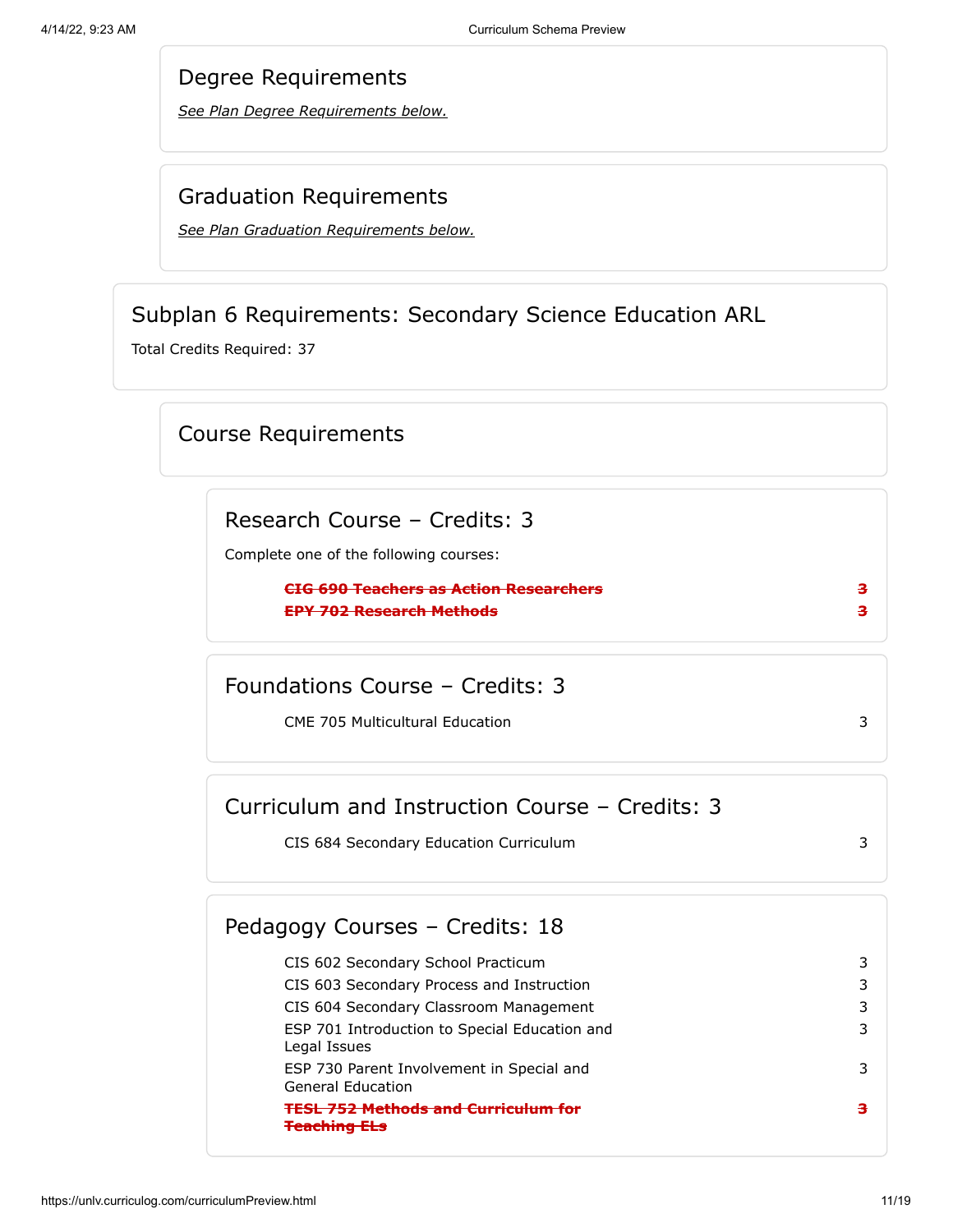|            | Methods and Assessment - Credits: 6                                                                                                                                                                                                        |         |
|------------|--------------------------------------------------------------------------------------------------------------------------------------------------------------------------------------------------------------------------------------------|---------|
|            | CIS 563 Teaching Secondary Science<br>EPY 709 Classroom Assessment                                                                                                                                                                         | 3<br>3  |
|            | Technology Course – Credits: 3                                                                                                                                                                                                             |         |
| Curriculum | CIT 602 Technology Applications Secondary                                                                                                                                                                                                  | 3       |
|            | Culminating Experience - Credits: 1                                                                                                                                                                                                        |         |
| Experience | CIG 697 Curriculum and Instruction Culminating                                                                                                                                                                                             | $1 - 3$ |
|            | [After] Subplan Note: These courses are only for the<br>M.Ed. portion of the Alternative Route to<br>Licensure program. Additional requirements exist<br>that do not count towards the master's degree<br>that are required for licensure. |         |
|            | (See the following for more detail<br>https://www.unlv.edu/education/arl-programs)                                                                                                                                                         |         |

*See Plan Degree Requirements below.*

### Graduation Requirements

*[See Plan Graduation Requirements below.](#page-18-0)*

Subplan 7 Requirements: Secondary Social Studies Education ARL

<span id="page-11-0"></span>Total Credits Required: 37

### Course Requirements

Research Course – Credits: 3

Complete one of the following courses:

**CIG 690 Teachers as Action Researchers 3 EPY 702 Research Methods 3**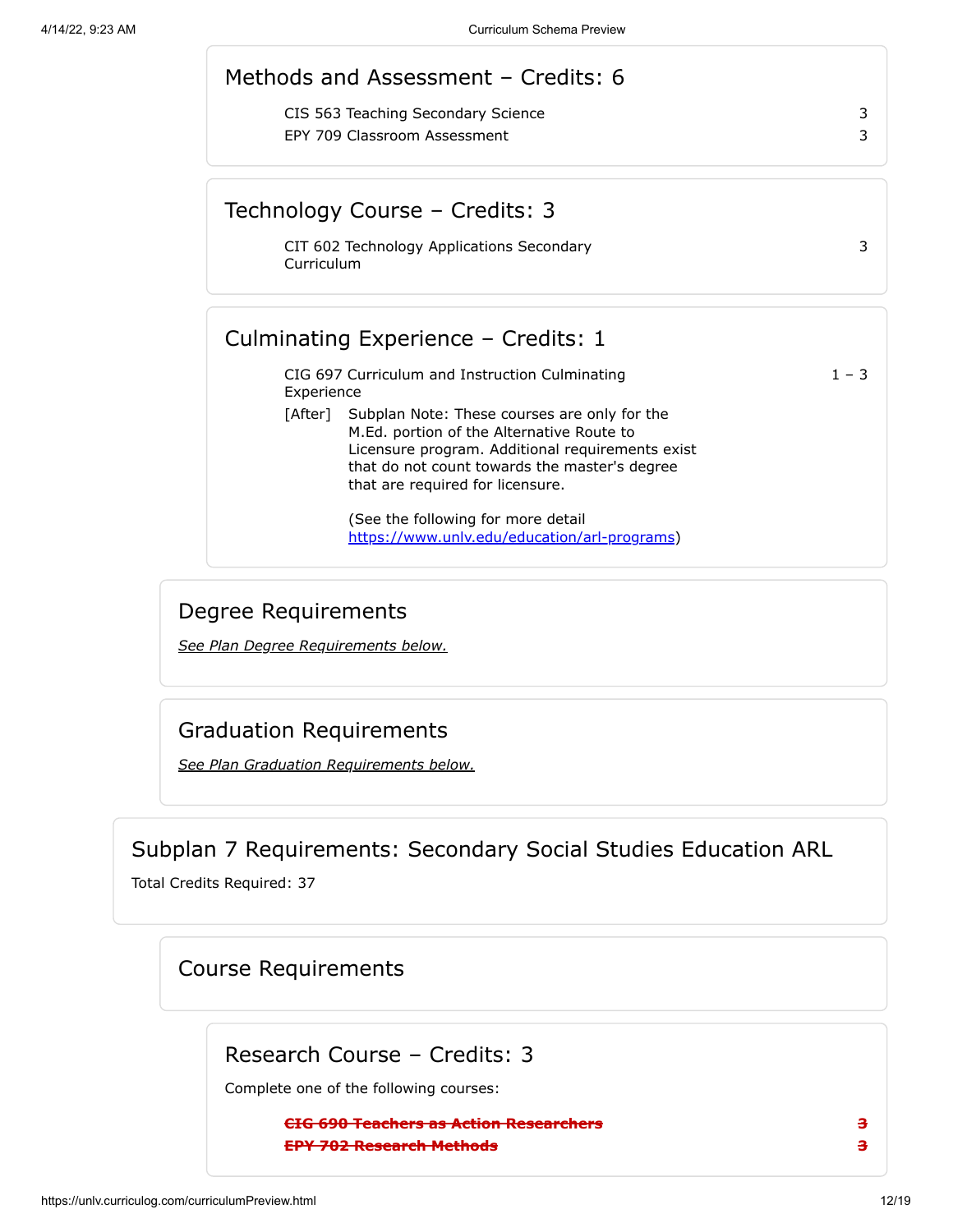#### Foundations Course – Credits: 3

CME 705 Multicultural Education 3

### Curriculum and Instruction Course – Credits: 3

CIS 684 Secondary Education Curriculum 3

#### Pedagogy Courses – Credits: 18

| CIS 602 Secondary School Practicum                                    |  |
|-----------------------------------------------------------------------|--|
| CIS 603 Secondary Process and Instruction                             |  |
| CIS 604 Secondary Classroom Management                                |  |
| ESP 701 Introduction to Special Education and<br>Legal Issues         |  |
| ESP 730 Parent Involvement in Special and<br><b>General Education</b> |  |
| <b>CCL 753 Mothede and Cumiculum for</b>                              |  |

### Methods and Assessment – Credits: 6

| CIS 573 Teaching Secondary Social Studies |  |
|-------------------------------------------|--|
| EPY 709 Classroom Assessment              |  |

### Technology Course – Credits: 3

| CIT 602 Technology Applications Secondary |
|-------------------------------------------|
| Curriculum                                |

#### Culminating Experience – Credits: 1

CIG 697 Curriculum and Instruction Culminating Experience

 $1 - 3$ 

3

[After]

Subplan Note: These courses are only for the M.Ed. portion of the Alternative Route to Licensure program. Additional requirements exist that do not count towards the master's degree that are required for licensure. (See the following for more detail [https://www.unlv.edu/education/arl-programs\)](https://www.unlv.edu/education/arl-programs)

### Degree Requirements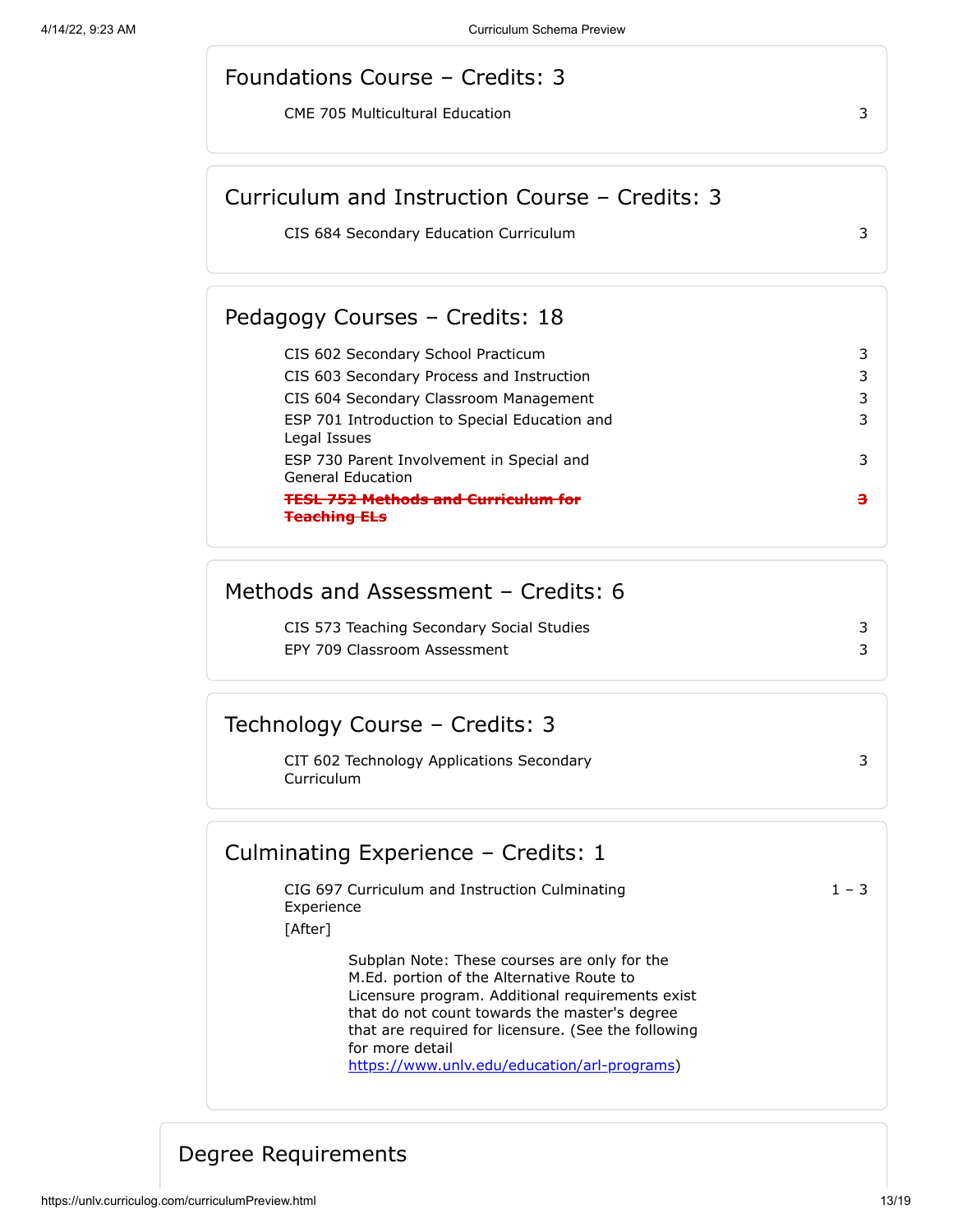*See Plan Degree Requirements below.*

#### Graduation Requirements

*[See Plan Graduation Requirements below.](#page-18-0)*

### Subplan 8 Requirements: Secondary English Language Arts Education TFA

<span id="page-13-0"></span>Total Credits Required: 37

### Course Requirements

### Required Courses – Credits: 33

Complete these courses:

| <b>CME 705 Multicultural Education</b>                                    | 3 |
|---------------------------------------------------------------------------|---|
| CIL 616 Teaching Writing                                                  | 3 |
| CIL 621 Assessment in Literacy                                            | 3 |
| CIL 642 Instruction English Education                                     | 3 |
| CIS 604 Secondary Classroom Management                                    | 3 |
| CIS 682 Secondary School Instruction                                      | 3 |
| CIS 684 Secondary Education Curriculum                                    | 3 |
| ESP 701 Introduction to Special Education and<br>Legal Issues             | 3 |
| ESP 730 Parent Involvement in Special and<br>General Education            | 3 |
| TESL 751 Theory and Practice for Academic<br>English Language Development | 3 |
| <u> Mathade and Curriculum</u>                                            | з |

### Research Course – Credits: 3

Complete one of the following courses:

#### **CIG 690 Teachers as Action Researchers 3 EPY 702 Research Methods 3**

## Culminating Experience – Credits: 1

CIG 697 Curriculum and Instruction Culminating Experience  $1 - 3$ [After]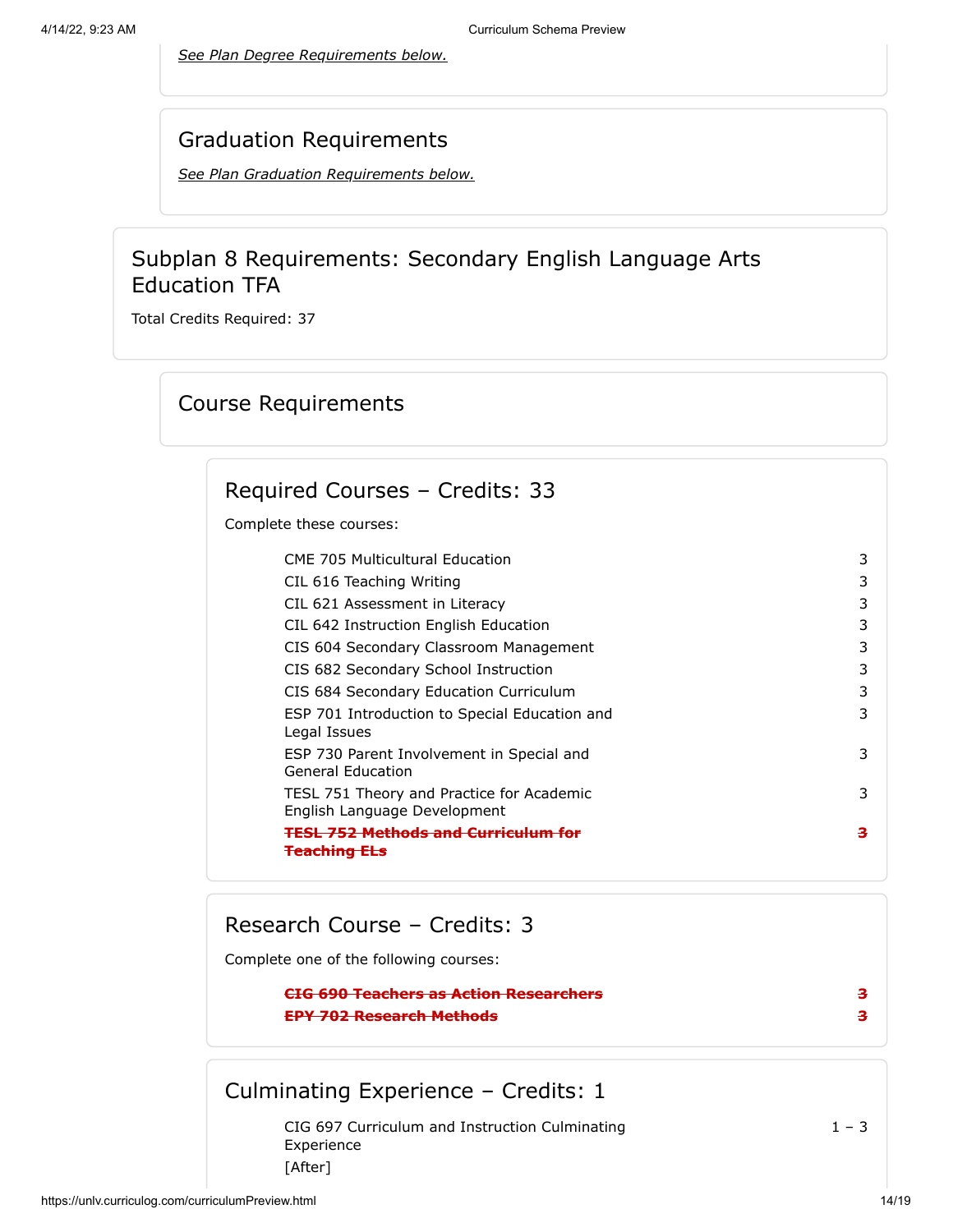4/14/22, 9:23 AM Curriculum Schema Preview

Subplan Note: These courses are only for the M.Ed. portion of the program. Additional requirements exist that do not count towards the master's degree that are required for licensure.

### Degree Requirements

*See Plan Degree Requirements below.*

## Graduation Requirements

*[See Plan Graduation Requirements below.](#page-18-0)*

## Subplan 9 Requirements: Secondary Mathematics Education TFA

<span id="page-14-0"></span>Total Credits Required: 37

### Course Requirements

### Required Courses – Credits: 33

Complete these courses:

| <b>CME 705 Multicultural Education</b>                                    | 3 |
|---------------------------------------------------------------------------|---|
| CIG 620 Principles of Learning Mathematics                                | 3 |
| CIG 621 Diagnostic Assessment School<br><b>Mathematics</b>                | 3 |
| CIS 604 Secondary Classroom Management                                    | 3 |
| CIS 624 Instruction Secondary Mathematics<br>Education                    | 3 |
| CIS 682 Secondary School Instruction                                      | 3 |
| CIS 684 Secondary Education Curriculum                                    | 3 |
| ESP 701 Introduction to Special Education and<br>Legal Issues             | 3 |
| ESP 730 Parent Involvement in Special and<br>General Education            | 3 |
| TESL 751 Theory and Practice for Academic<br>English Language Development | 3 |
| <b>TESL 752 Methods and Curriculum</b>                                    | з |
|                                                                           |   |

Research Course – Credits: 3

Complete one of the following courses: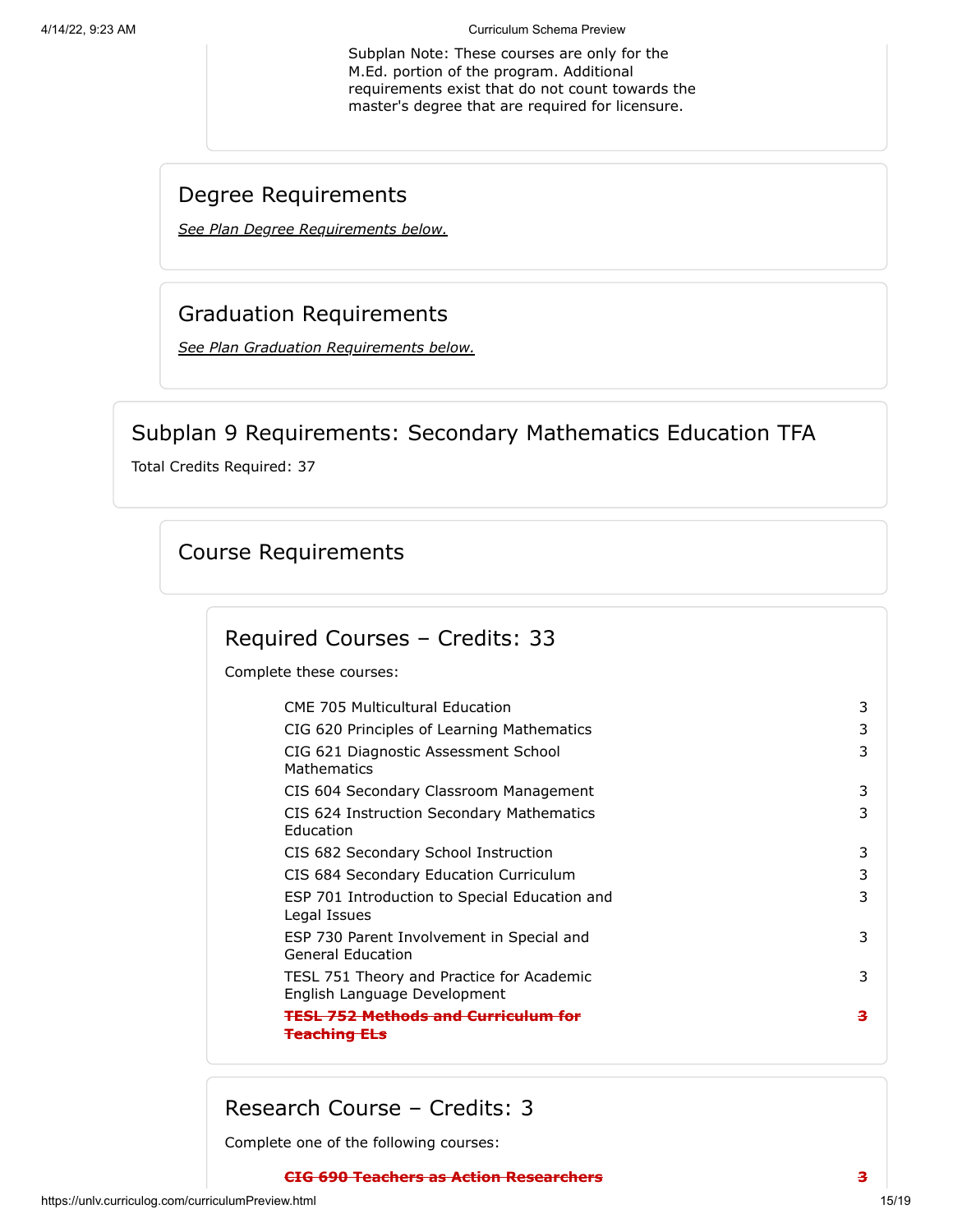|            | CIG 697 Curriculum and Instruction Culminating       | $1 - 3$ |
|------------|------------------------------------------------------|---------|
| Experience |                                                      |         |
|            | [After] Subplan Note: These courses are only for the |         |

M.Ed. portion of the program. Additional requirements exist that do not count towards the master's degree that are required for licensure.

### Degree Requirements

*See Plan Degree Requirements below.*

### Graduation Requirements

*[See Plan Graduation Requirements below.](#page-18-0)*

### Subplan 10 Requirements: Secondary Science Education TFA

<span id="page-15-0"></span>Total Credits Required: 37

### Course Requirements

### Required Courses – Credits: 33

Complete these courses:

| <b>CME 705 Multicultural Education</b>                                    | 3 |
|---------------------------------------------------------------------------|---|
| CIS 604 Secondary Classroom Management                                    | 3 |
| CIS 634 Instruction Secondary Science Education                           | 3 |
| CIS 638 Technology Applications in Secondary<br>Science Education         | 3 |
| CIS 682 Secondary School Instruction                                      | 3 |
| CIS 684 Secondary Education Curriculum                                    | 3 |
| ESP 701 Introduction to Special Education and<br>Legal Issues             | 3 |
| ESP 730 Parent Involvement in Special and<br>General Education            | 3 |
| TESL 751 Theory and Practice for Academic<br>English Language Development | 3 |
| <u>FESL 752 Methods and Curriculum</u>                                    | з |
| <del>Teaching ELs</del>                                                   |   |
| EPY 709 Classroom Assessment                                              | 3 |
|                                                                           |   |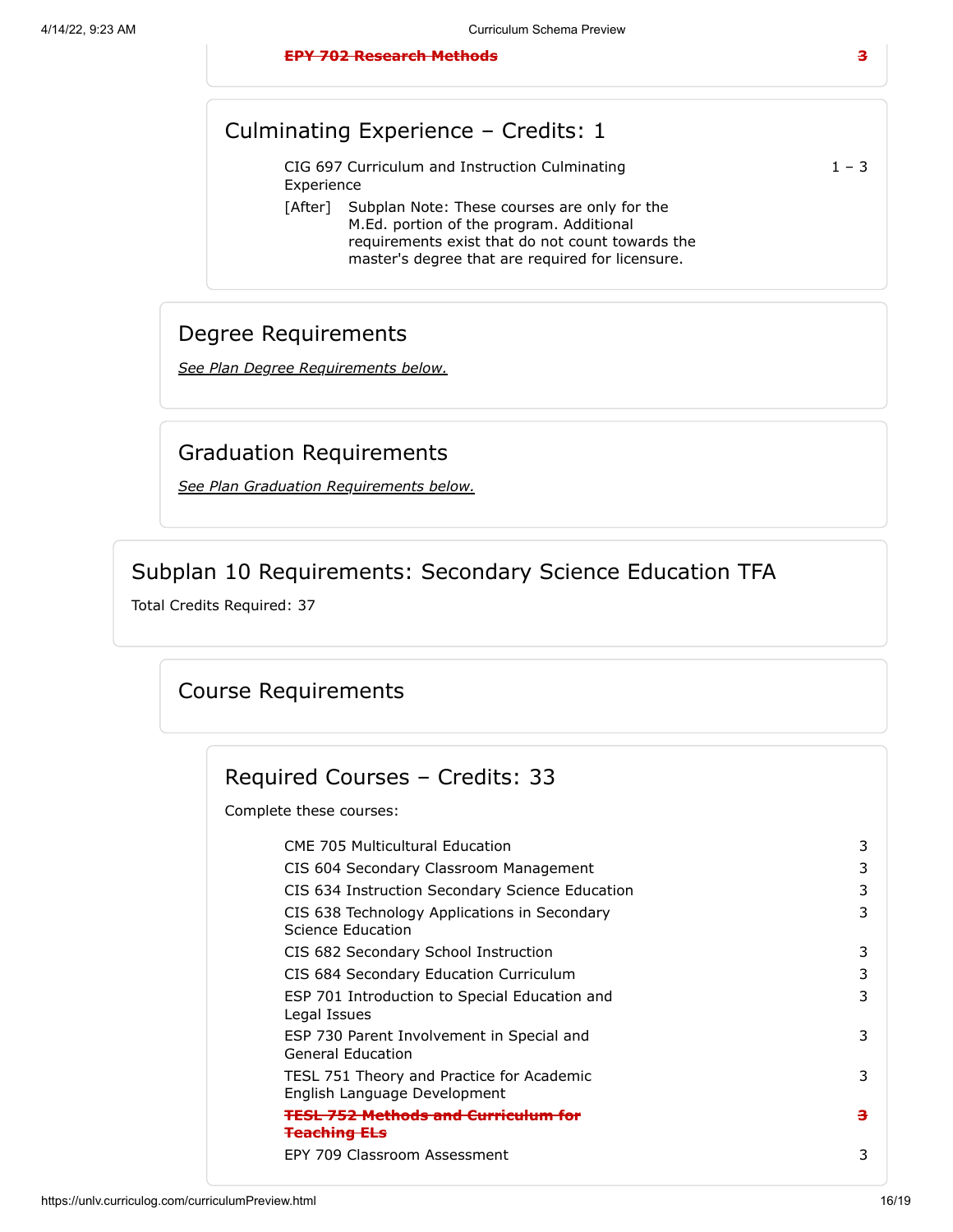#### Research Course – Credits: 3

Complete one of the following courses:

#### **CIG 690 Teachers as Action Researchers 3 EPY 702 Research Methods 3**

#### Culminating Experience – Credits: 1

CIG 697 Curriculum and Instruction Culminating Experience

 $1 - 3$ 

[After] Subplan Note: These courses are only for the M.Ed. portion of the program. Additional requirements exist that do not count towards the master's degree that are required for licensure.

### Degree Requirements

*See Plan Degree Requirements below.*

#### Graduation Requirements

*[See Plan Graduation Requirements below.](#page-18-0)*

#### Subplan 11 Requirements: Secondary Social Studies Education TFA

<span id="page-16-0"></span>Total Credits Required: 37

#### Course Requirements

### Required Courses – Credits: 33

Complete these courses:

CME 705 Multicultural Education 3 CIS 604 Secondary Classroom Management 3 CIS 640 Topics Secondary Social Studies Education  $1 - 3$ CIS 644 Instruction Secondary Social Studies Education 3 CIS 682 Secondary School Instruction 3 CIS 684 Secondary Education Curriculum 3 ESP 701 Introduction to Special Education and Legal Issues 3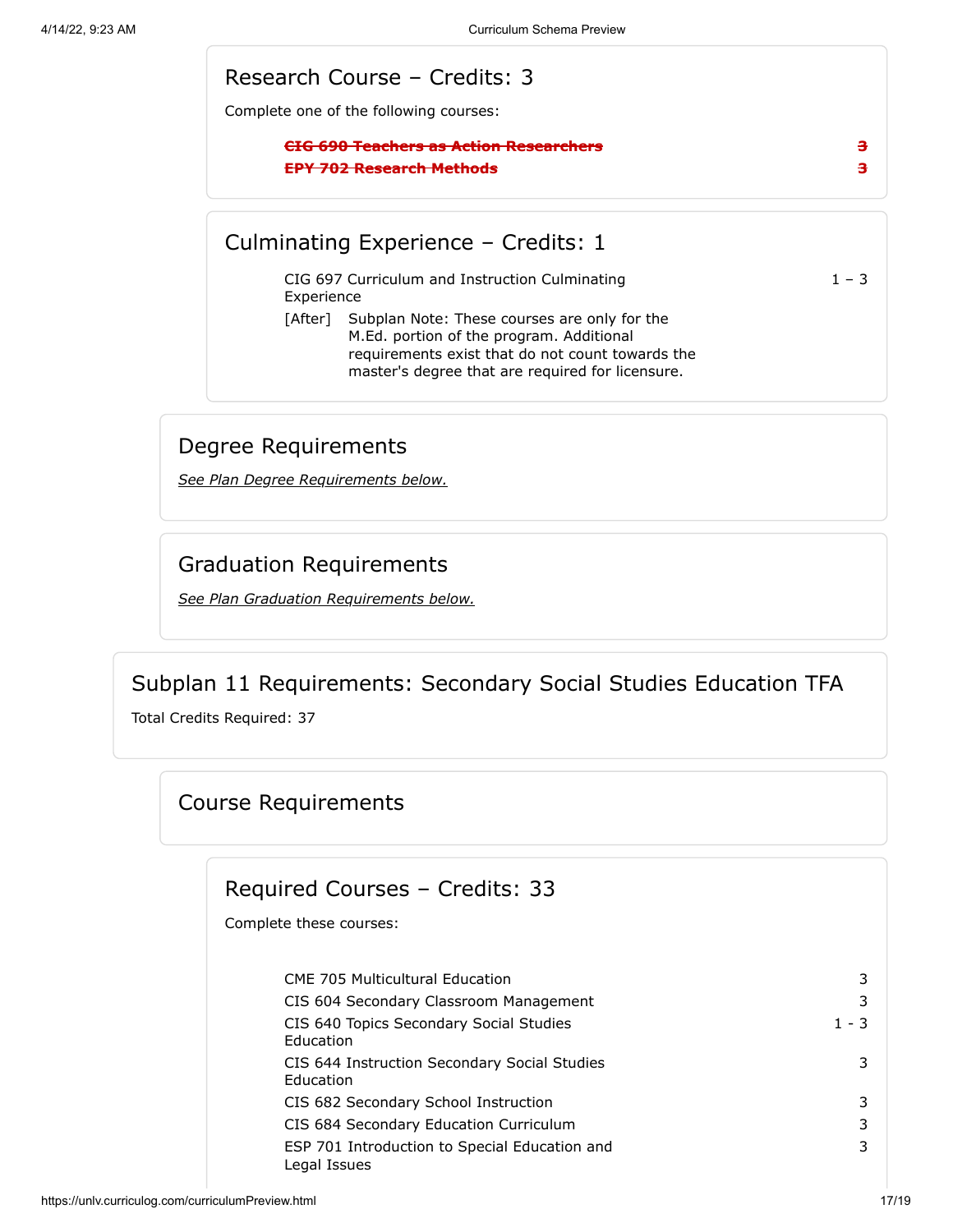4/14/22, 9:23 AM Curriculum Schema Preview

| ESP 730 Parent Involvement in Special and<br>General Education            |  |
|---------------------------------------------------------------------------|--|
| TESL 751 Theory and Practice for Academic<br>English Language Development |  |
| TESL 752 Methods and Curriculum for Teaching<br>ELs                       |  |
| EPY 709 Classroom Assessment                                              |  |

### Research Course – Credits: 3

Complete one of the following courses:

#### **CIG 690 Teachers as Action Researchers 3 EPY 702 Research Methods 3**

### Culminating Experience – Credits: 1

CIG 697 Curriculum and Instruction Culminating Experience

 $1 - 3$ 

[After] Subplan Note: These courses are only for the M.Ed. portion of the program. Additional requirements exist that do not count towards the master's degree that are required for licensure.

### Degree Requirements

*See Plan Degree Requirements below.*

## Graduation Requirements

*[See Plan Graduation Requirements below.](#page-18-0)*

## Plan Degree Requirements

Students must complete a minimum of 37 credits with a minimum GPA of 3. 00.

All graduate students are held responsible for the requirements and academic policies established by the Graduate College and outlined in the front of this catalog.

Per graduate college requirements, students must be enrolled in at least 3 graduate level credits in the term they will graduate.